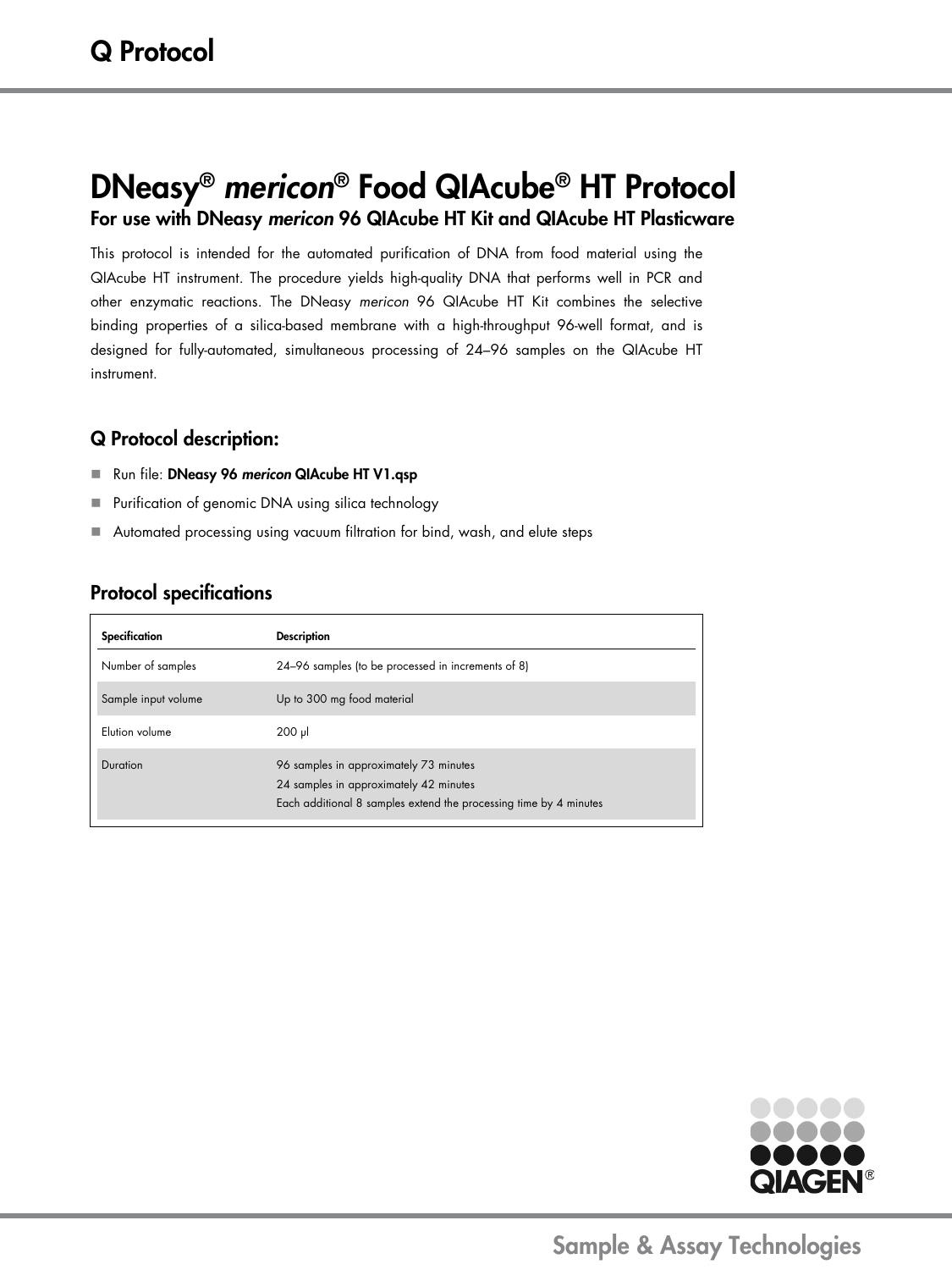# Worktable setup

For detailed protocol and worktable setup information, see the pre-run report and the *DNeasy*  mericon *96 QIAcube HT Handbook*.

#### **Reagents**

Note: Each Reagent Trough must be loaded on the worktable in a Reagent Trough Adapter.

| Reagent                  | Plasticware           | <b>Worktable position</b> |
|--------------------------|-----------------------|---------------------------|
| <b>Binding Buffer PB</b> | Reagent Trough 170 ml | R1                        |
| Wash Buffer AW2          | Reagent Trough 170 ml | R <sub>1</sub>            |
| Ethanol (100%)           | Reagent Trough 70 ml  | R1                        |
| Elution Buffer EB        | Reagent Trough 70 ml  | R <sub>1</sub>            |
| TopElute Fluid           | Reagent Trough 70 ml  | C1                        |

#### **Consumables**

| Consumables                  | <b>Worktable position</b>                          |
|------------------------------|----------------------------------------------------|
| Filter-Tips, OnCor C, 200 µl | B2 and C2 $(2 \times tip$ racks)                   |
| DNeasy 96 well plate         | A1 (waste (left) compartment of vacuum chamber)    |
| Elution Microtubes RS        | A1 (elution (right) compartment of vacuum chamber) |

#### Samples

| Samples          | <b>Worktable position</b> |
|------------------|---------------------------|
| S-Block, 96-Well | B1                        |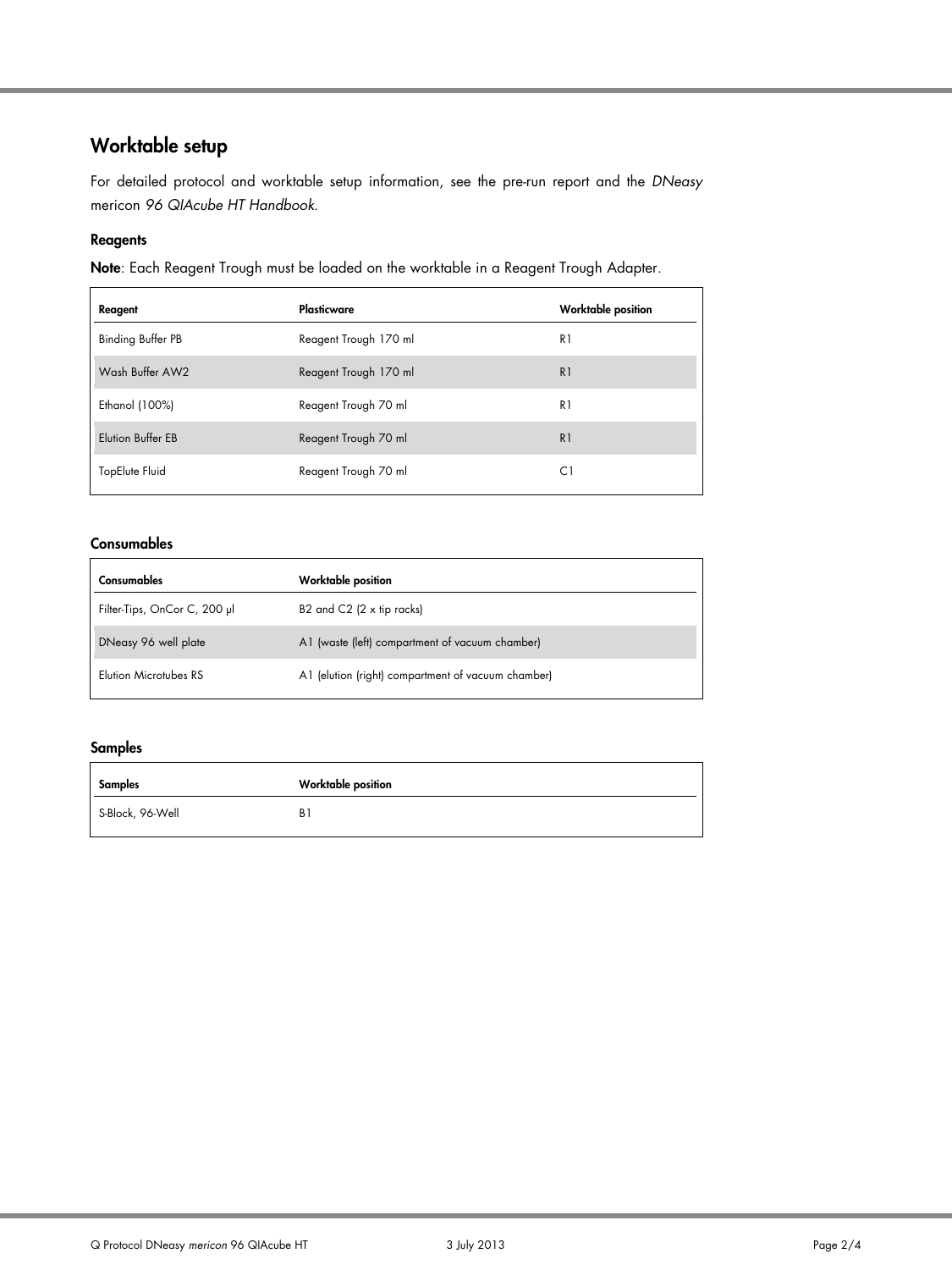# Ordering Information

| Product                              | <b>Contents</b>                                                                                                                                      | Cat. no. |
|--------------------------------------|------------------------------------------------------------------------------------------------------------------------------------------------------|----------|
| DNeasy mericon 96 QIAcube HT Kit (5) | For 480 preps: DNeasy plates, QIAGEN Proteinase K,<br><b>Buffers</b>                                                                                 | 69571    |
| <b>QIAcube HT Plasticware</b>        | For 480 preps: 5 S-Blocks, 5 EMTR RS, 2 x 50 Caps for<br>EMTR, 9 x 96 Filter-Tips OnCor C, TapePad                                                   | 950067   |
| Elution Microtubes RS                | 24 x 96 Elution Microtubes, racks of 96; includes cap<br>strips                                                                                      | 120008   |
| S-Blocks                             | 24 x 96-well blocks with 2.2 ml wells                                                                                                                | 19585    |
| <b>TissueLyser</b>                   |                                                                                                                                                      |          |
| TissueLyser II                       | Bead mill, 100-120/220-240 V, 50/60 Hz; requires the<br>Tissuelyser Adapter Set, 2 x 24 or Tissuelyser Adapter Set<br>2 x 96 (available separately)* | 85300    |
| TissueLyser Adapter Set 2 x 24       | 2 sets of adapter plates and 2 racks for use with 2 ml<br>microcentrifuge tubes on the TissueLyser II                                                | 69982    |
| Tissuelyser Adapter Set 2 x 96       | 2 sets of adapter plates for use with Collection Microtubes<br>(racked) on the TissueLyser II                                                        | 69984    |
| Tissuelyser LT                       | Compact bead mill, 100-240 V AC, 50-60 Hz; requires the<br>Tissuelyser LT Adapter, 12-Tube (available separately) <sup>†</sup>                       | 85600    |
| Tissuelyser LT Adapter, 12-Tube      | Adapter for disruption of up to 12 samples in 2 ml<br>microcentrifuge tubes on the TissueLyser LT                                                    | 69980    |
| Stainless Steel Beads, 5 mm (200)    | 200 stainless steel beads (5 mm diameter), suitable for use<br>with TissueLyser systems                                                              | 69989    |

<span id="page-2-0"></span>\* The TissueLyser II must be used in combination with the TissueLyser Adapter Set 2 x 24 or TissueLyser Adapter Set 2 x 96.

<span id="page-2-1"></span>† The TissueLyser LT must be used in combination with the TissueLyser LT Adapter, 12-Tube.